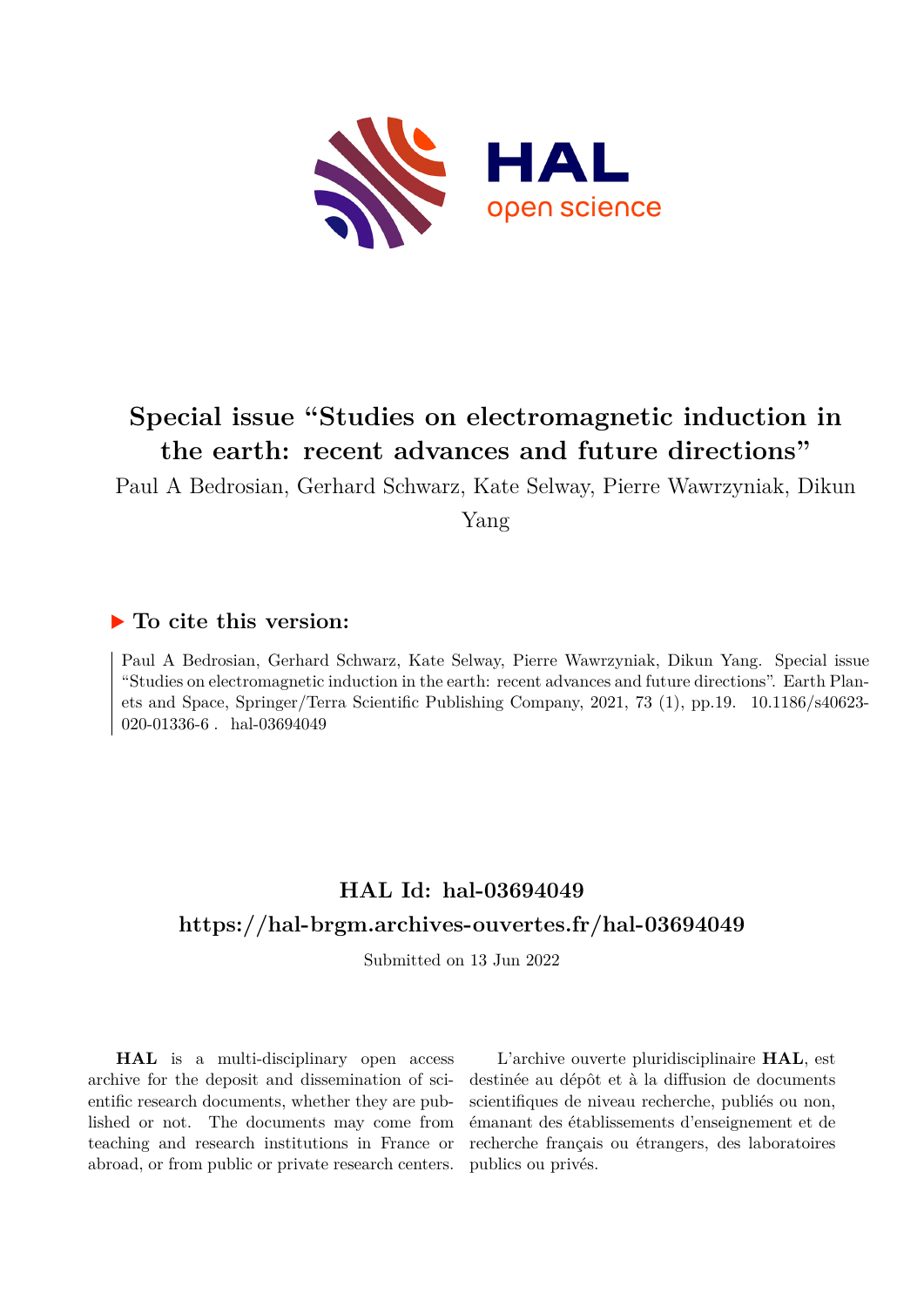## **PREFACE**

**Open Access**

# Special issue "Studies on electromagnetic induction in the earth: recent advances and future directions"

Paul A. Bedrosian<sup>1\*</sup>, Gerhard Schwarz<sup>2</sup>, Kate Selway<sup>3</sup>, Pierre Wawrzyniak<sup>4</sup> and Dikun Yang<sup>5</sup>

The research community that studies electromagnetic (EM) induction in the Earth and planets continues to grow. The breadth of EM research has expanded well beyond the traditional focus on magnetotellurics (MT) to include airborne, land, and marine controlled-source EM. Advancements in the processing, modeling, inversion and interpretation of EM data have accompanied this growth and led to an increased visibility of EM research within the Earth science community. The biennial workshops on Electromagnetic Induction in the Earth, frst held in 1972, continues to be the premier event for the vibrant international community of EM researchers. The 24th workshop on Electromagnetic Induction in the Earth was held in Helsingør, Denmark, from August 13–20, 2018. More than 330 presentations were given spanning a range of topics including (1) instrumentation, sources and data processing; (2) EM theory, modeling and inversion; (3) exploration, monitoring and hazards; (4) tectonics, magmatism and geodynamics; (5) marine EM; (6) rock/mineral resistivity and anisotropy; (7) global and planetary studies and (8) EM induction education and outreach. This special issue presents a compilation of 10 papers, described below, that highlight recent advances and future directions within the EM research community.

Investigations of crustal and lithospheric architecture continue to be a mainstay of MT studies. Comeau et al. (2020) present a study of the tectonic terranes of Mongolia based upon a 350-km-long MT profile. Their

\*Correspondence: pbedrosian@usgs.gov

<sup>1</sup> U.S. Geological Survey, Denver, CO, USA

Full list of author information is available at the end of the article



resistivity model images zones of elevated upper-crustal conductivity coincident with surface faulting and seismicity; they interpret these zones to mark suture zones within the Central Asian Orogenic Belt. The authors further image a distinct zone of lower-crustal conductivity in part of the model and suggest this conductor may be related to an exotic terrane speculated from geochemical data to exist in the same region. Finally, a step in lithospheric thickness is interpreted beneath Southern Mongolia from the model.

The emergence of national-scale MT initiatives over the last two decades has led to an explosion in the number of three-dimensional (3D), tectonic-scale resistivity models presented and published. Thiel et al. (2020) present one such model, describing MT modeling of the Australian Musgrave province based upon data collected as part of the Australian Lithospheric Architecture Magnetotelluric Project (AusLAMP). They present a 3D resistivity model of the lithosphere, arguing that conductive structures within the model refect tectono-magmatic processes associated with the reworking of the Australian continent, including the amalgamation of cratonic components and deformation during younger orogenies.

3D resistivity models, such as the study by Thiel et al. (2020), rely upon complex inversion algorithms with considerable fexibility with regard to model discretization and regularization, the choice of start and prior models and the treatment of data and errors. Robertson et al. (2020) present a model-space exploration of the 3D inversion ModEM3DMT (Egbert and Kelbert 2012; Kelbert et al. 2014) using for their testbed a subset of data collected as part of AusLAMP. The authors investigate the infuence of model covariance, the prior model,

© The Author(s) 2021. This article is licensed under a Creative Commons Attribution 4.0 International License, which permits use, sharing, adaptation, distribution and reproduction in any medium or format, as long as you give appropriate credit to the original author(s) and the source, provide a link to the Creative Commons licence, and indicate if changes were made. The images or other third party material in this article are included in the article's Creative Commons licence, unless indicated otherwise in a credit line to the material. If material is not included in the article's Creative Commons licence and your intended use is not permitted by statutory regulation or exceeds the permitted use, you will need to obtain permission directly from the copyright holder. To view a copy of this licence, visit [http://creativeco](http://creativecommons.org/licenses/by/4.0/) [mmons.org/licenses/by/4.0/.](http://creativecommons.org/licenses/by/4.0/)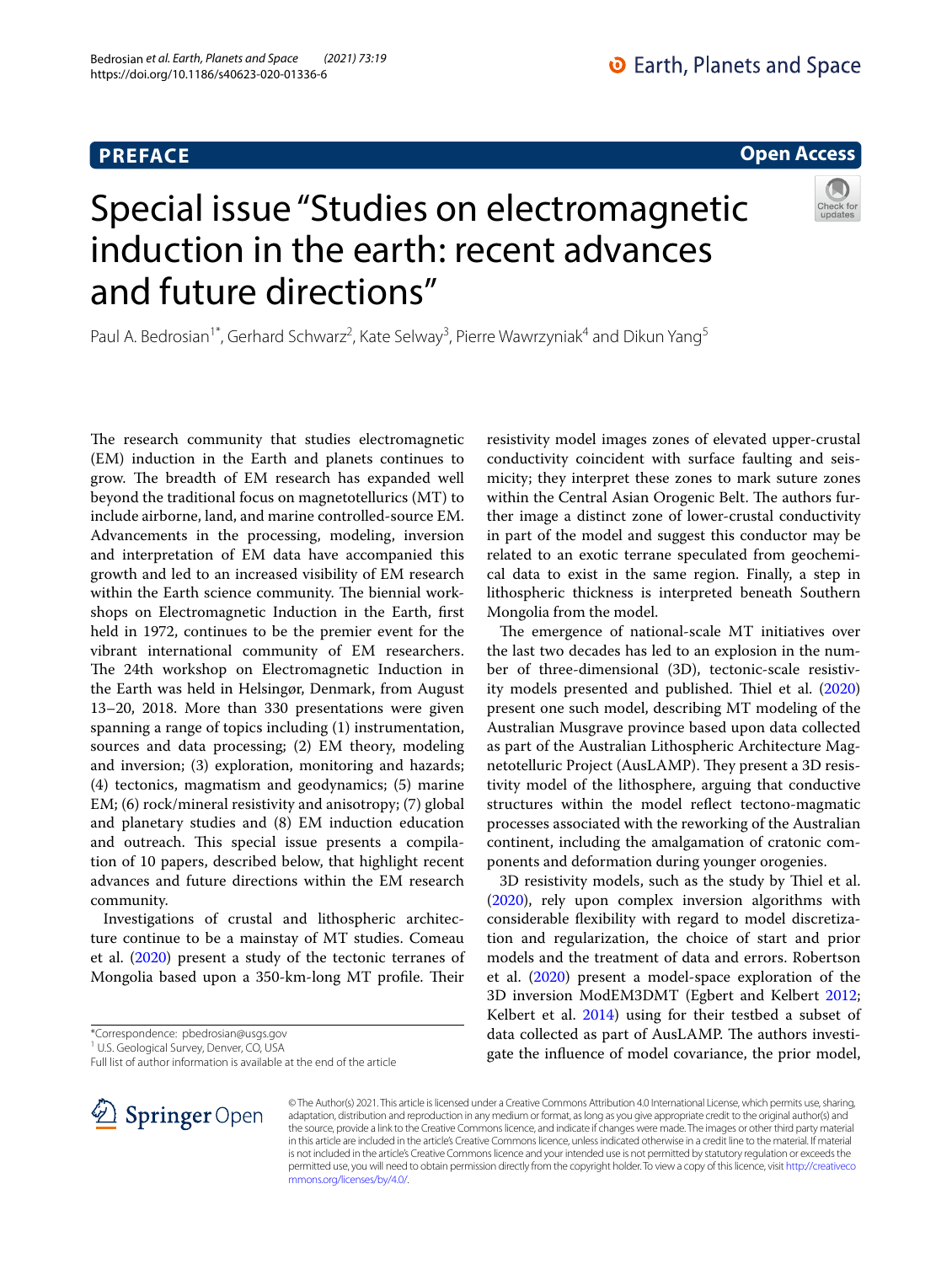cell size and the choice of inverted data—evaluating the results both in terms of data misft and model structure. Their results suggest a practical workflow for 3D inversion and for assessing the resultant models.

Rivera-Rios et al. (2019) demonstrate the functionality of a new 3D vector fnite-element forward modeling algorithm, MoVFEM. The authors validate their algorithm against analytic or accepted numerical solutions for a number of complex models, including a 3D community model, a halfspace model with topography and a halfspace model with transverse anisotropy. The authors' results demonstrate the capabilities of the MoVFEM software and hint at future modifcations to incorporate the MoVFEM algorithm within adaptive-mesh strategies.

Also on the modeling front, a study of interstation MT impedance responses, calculated from magnetic- and electric-feld data recorded at diferent locations, is presented by Martí et al. (2020). The authors compare models resulting from inversion of local, interstation and 'quasi-MT' (modeling of interstation response as if they were local) responses for two synthetic fault models and fnd that inversions of the quasi-MT responses do not fully reproduce the synthetic structure but provide generally valid models. The authors subsequently apply this approach to measured data across a seismogenic fault in Spain, identifying a prominent fault-zone conductor. Given the reality of missing or bad data channels, interstation MT responses are sometimes all that are available. In this context, the authors' fndings provide reassurance that interstation responses can be reliably used within a traditional inversion approach.

MT inversions also typically assume data errors are uncorrelated by specifying data variances, but not covariances, within the inversion. Guo et al. (2019) investigate the impact of this assumption using a one-dimensional trans-dimensional Bayesian inversion approach. The approach is applied to both synthetic and measured data and in each case the authors compare inversions with and without data-error correlations. In the synthetic example, they demonstrate that ignoring data-error correlation has a tendency to overft the data and underestimate model parameters uncertainty; the ability to recover model structure is also shown to sufer as data-error covariance increases. Applied to measured data, however, the model results are nearly identical, suggesting a weak correlation between data errors.

Quantifcation of uncertainty within MT resistivity models, particularly applied to interpreted boundaries such as depth-to-basement or stratigraphic layering, is challenging given the non-uniqueness of the geophysical inverse problem, the diferential resolution of conductive and resistive interfaces and the impacts of regularization on the resulting inverse model. Simpson and Heinson

(2020) present a case study in Australia where a dense MT data set is combined with limited well-log data to resolve basin layering and the basement interface. The authors undertook a synthetic modeling exercise based upon well-log data, considering both deterministic and stochastic inversions. After examining uncertainty within the synthetic study, the authors apply their approach to map geologic interfaces and their associated errors throughout a broad region. The authors approach provides a practical workflow for handling model uncertainty in areas with limited independent geologic constraints.

MT data are increasingly collected in areas impacted by infrastructure, where non-MT signals dominate measured time-series and can lead to severe degradation of estimated MT responses. A variety of approaches to signal–noise separation operate in the time, frequency, or wavelet domains, but most have difficulty when noise is spatially coherent across broad regions or when data from a reference station is not available. Li et al. (2020) present a machine-learning algorithm for removing noise from MT data contaminated by persistent or coherent noise. The authors present their improved shift-invariant sparse coding (ISISC) method and apply it to synthetic data contaminated with either pseudo-random square wave or impulsive noise sources. They demonstrate the performance and efectiveness of the ISISC algorithm, applying their approach to real MT data sets contaminated with controlled-source EM noise and unknown non-MT noise. This data-driven approach offers an attractive possibility for removing complex periodic noise signals (e.g., pipeline signals) from MT data and pushes the applicability of MT closer to urban areas.

Other sources of MT noise are unique to the seafoor environment. Motion-induced EM signals due to seafloor currents are a common source of noise plaguing seafloor measurements. Chen et al. (2020) describe an adaptive-correlation flter which incorporates seafoor current-meter data as a reference signal in order to reduce motion-induced noise in marine MT data. The authors demonstrate the efectiveness of their approach on time-series collected over a region near the edge of the continental-shelf with strong seafoor currents as well as in a marine basin with weaker currents. Within the former environment, their results highlight the efectiveness of the approach in producing stable MT responses that are not seen using traditional MT processing. Given the increased use of ocean-bottom EM receivers, this advance may lead to considerable improvements in the quality of processed seafoor responses.

Moving from the seafoor to air, Baranwal et al. (2020) present an interpretation of airborne electromagnetic (AEM) data collected over the Mesozoic Ramså Basin in Norway. Their AEM models, derived from a spatially